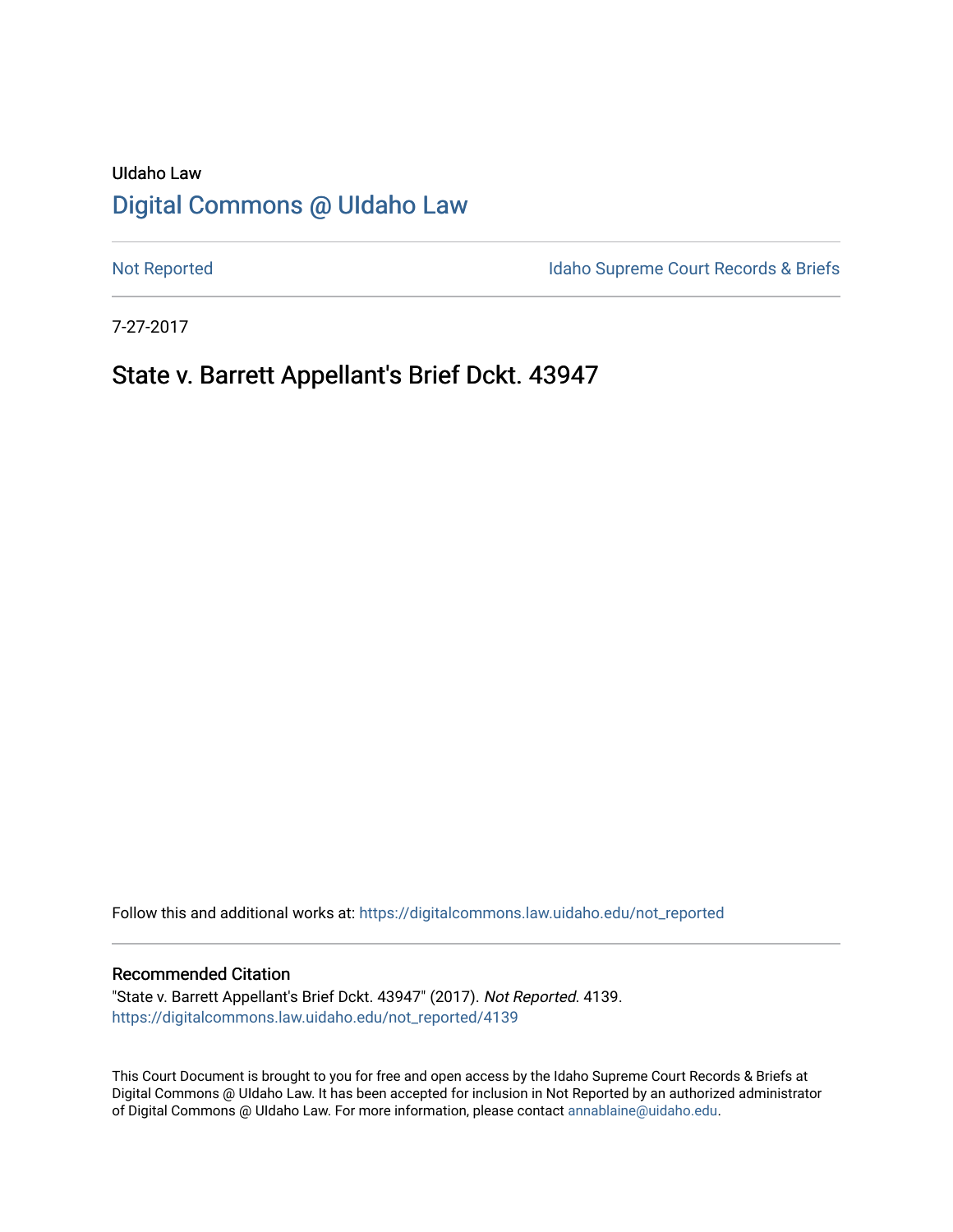#### **IN THE SUPREME COURT OF THE STATE OF IDAHO**

**STATE OF IDAHO, ) Plaintiff-Respondent, ) v. ) JASON ROY BARRETT, ) APPELLANT'S BRIEF Defendant-Appellant. ) \_\_\_\_\_\_\_\_\_\_\_\_\_\_\_\_\_\_\_\_\_\_\_\_\_\_\_\_\_\_)**

**) NO. 43947**

**) ADA COUNTY NO. CR 2015-8160**

### **BRIEF OF APPELLANT** \_\_\_\_\_\_\_\_\_\_\_\_\_\_\_\_\_\_\_\_\_\_\_\_

\_\_\_\_\_\_\_\_\_\_\_\_\_\_\_\_\_\_\_\_\_\_\_\_

**)**

**)**

### **APPEAL FROM THE DISTRICT COURT OF THE FOURTH JUDICIAL DISTRICT OF THE STATE OF IDAHO, IN AND FOR THE COUNTY OF ADA**

\_\_\_\_\_\_\_\_\_\_\_\_\_\_\_\_\_\_\_\_\_\_\_\_

**HONORABLE SAMUEL A. HOAGLAND District Judge**

\_\_\_\_\_\_\_\_\_\_\_\_\_\_\_\_\_\_\_\_\_\_\_\_

**ERIC D. FREDERICKSEN KENNETH K. JORGENSEN State Appellate Public Defender Deputy Attorney General State of Idaho Criminal Law Division I.S.B. #6555 P.O. Box 83720**

**ELIZABETH ANN ALLRED (208) 334-4534 Deputy State Appellate Public Defender I.S.B. #7259 322 E. Front Street, Suite 570 Boise, Idaho 83702 Phone: (208) 334-2712 Fax: (208) 334-2985**

**ATTORNEYS FOR ATTORNEY FOR DEFENDANT-APPELLANT PLAINTIFF-RESPONDENT**

**Boise, Idaho 83720-0010**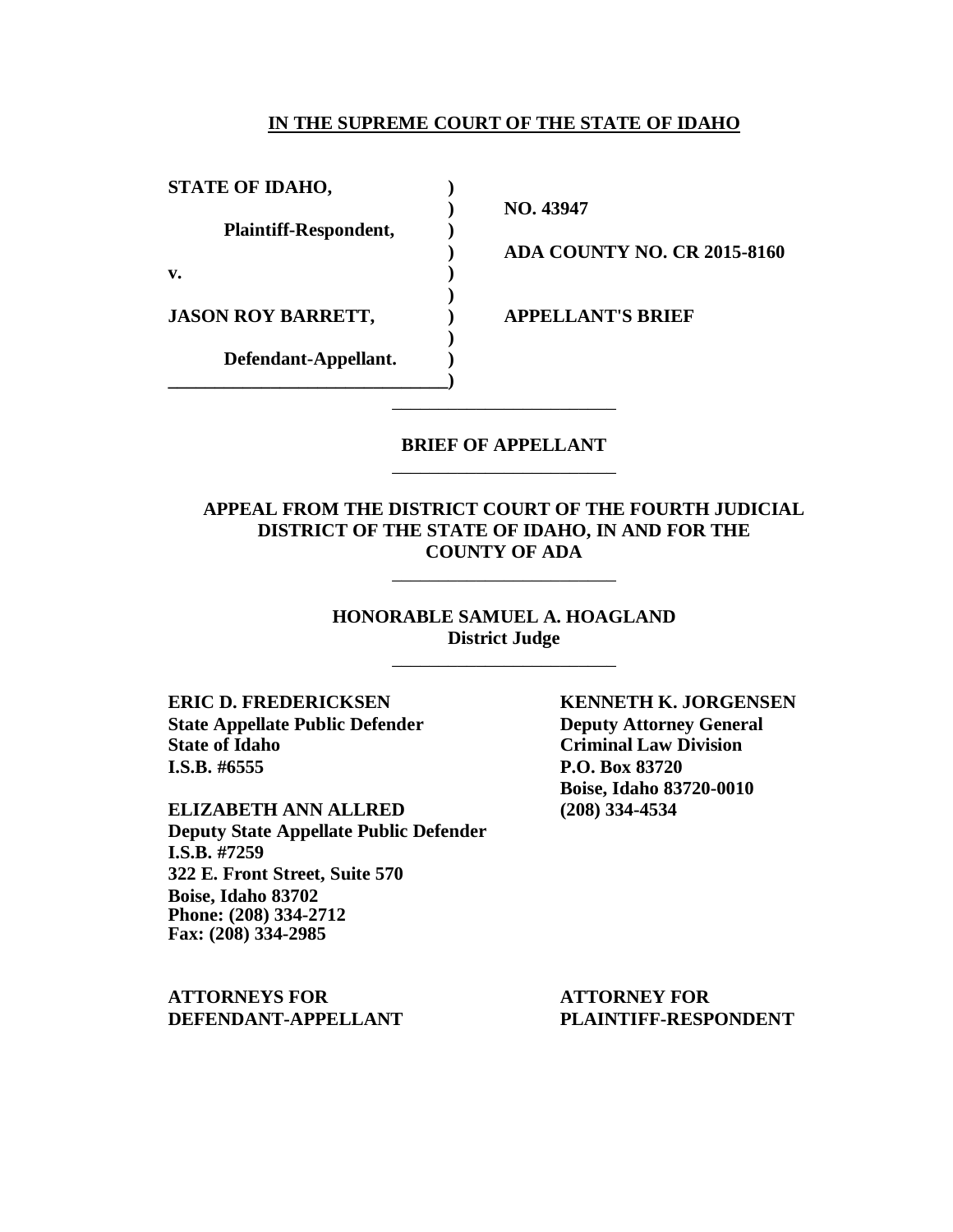# **TABLE OF CONTENTS**

# **PAGE**

| Statement of the Facts and                                                                                                                                                                                                                                    |
|---------------------------------------------------------------------------------------------------------------------------------------------------------------------------------------------------------------------------------------------------------------|
|                                                                                                                                                                                                                                                               |
|                                                                                                                                                                                                                                                               |
| The District Court Erred When It Denied Mr. Barrett's Motion<br>$\mathbf{I}$                                                                                                                                                                                  |
|                                                                                                                                                                                                                                                               |
|                                                                                                                                                                                                                                                               |
| C. The District Court Erred When It Denied Mr. Barrett's Request                                                                                                                                                                                              |
| II. The District Court Abused Its Discretion When It Imposed, Upon<br>Mr. Barrett, A Unified Sentence Of Ten Years, With Three And<br>One-Half Years Fixed, Following His Plea Of Guilty To<br>Possession Of A Controlled Substance With Intent To<br>Deliver |
|                                                                                                                                                                                                                                                               |
|                                                                                                                                                                                                                                                               |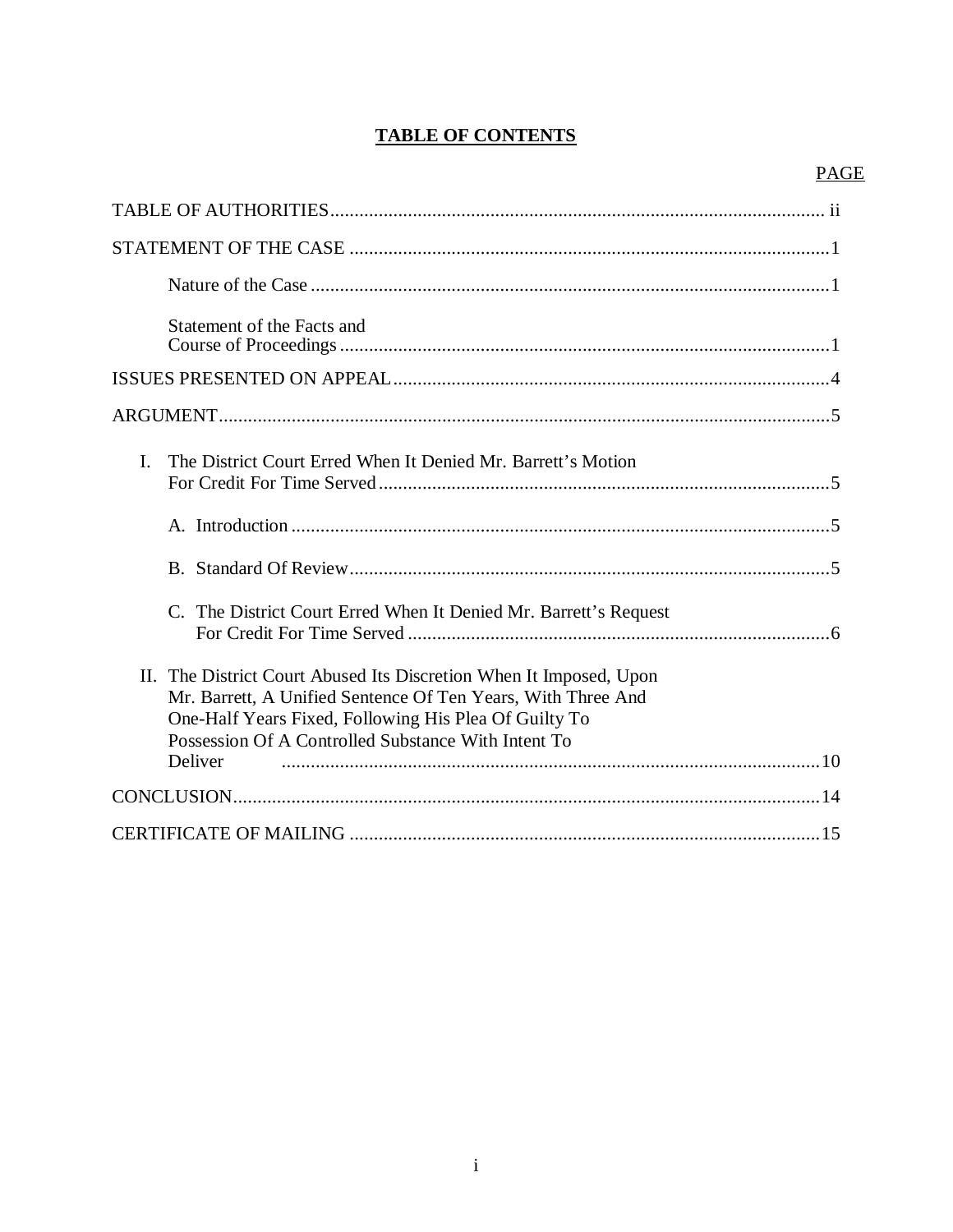# **TABLE OF AUTHORITIES**

| Sun Valley Shopping Ctr., Inc. v. Idaho Power Co., 119 Idaho 87 (1991)11 |
|--------------------------------------------------------------------------|

## **Statutes**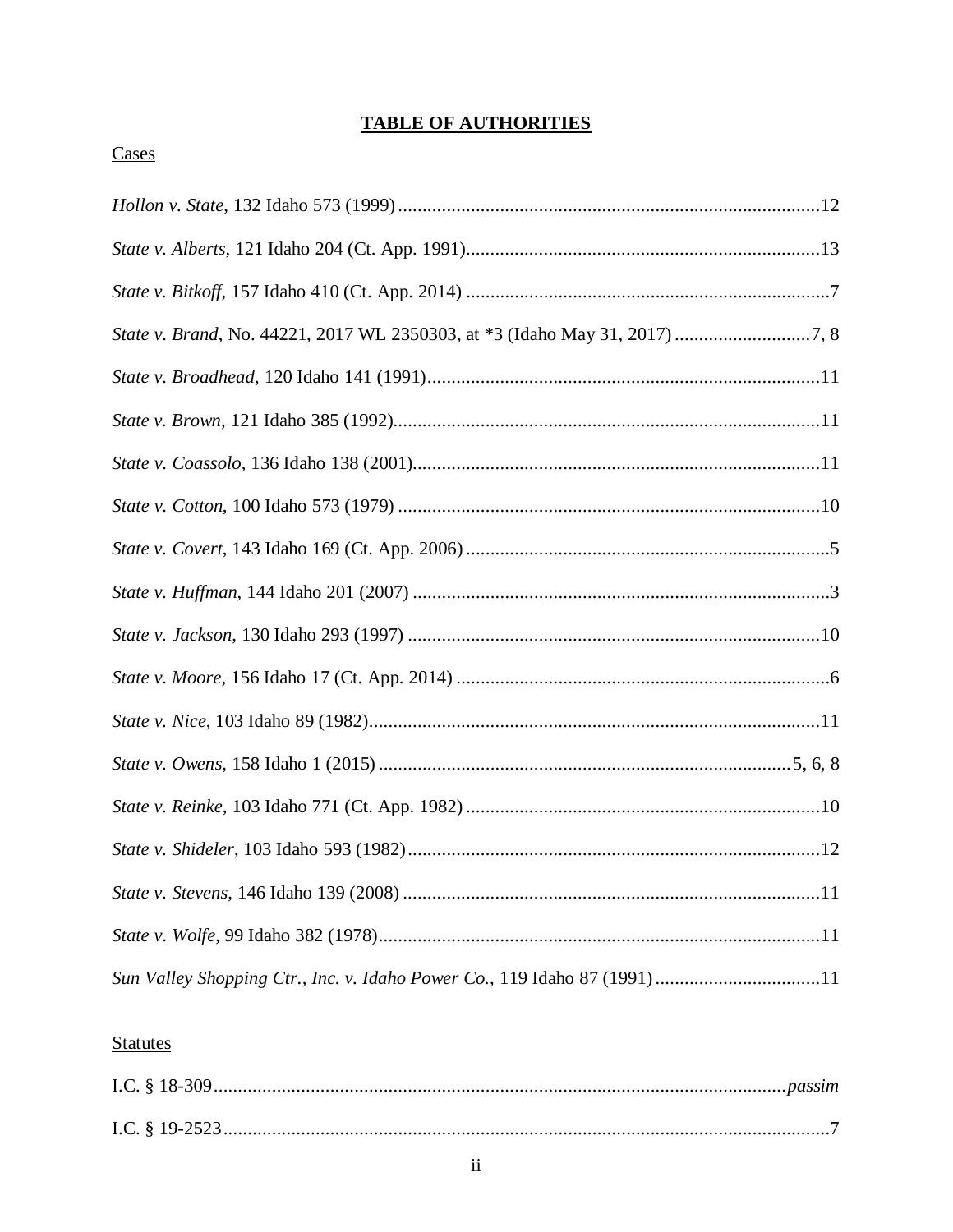| Rules |  |
|-------|--|
|       |  |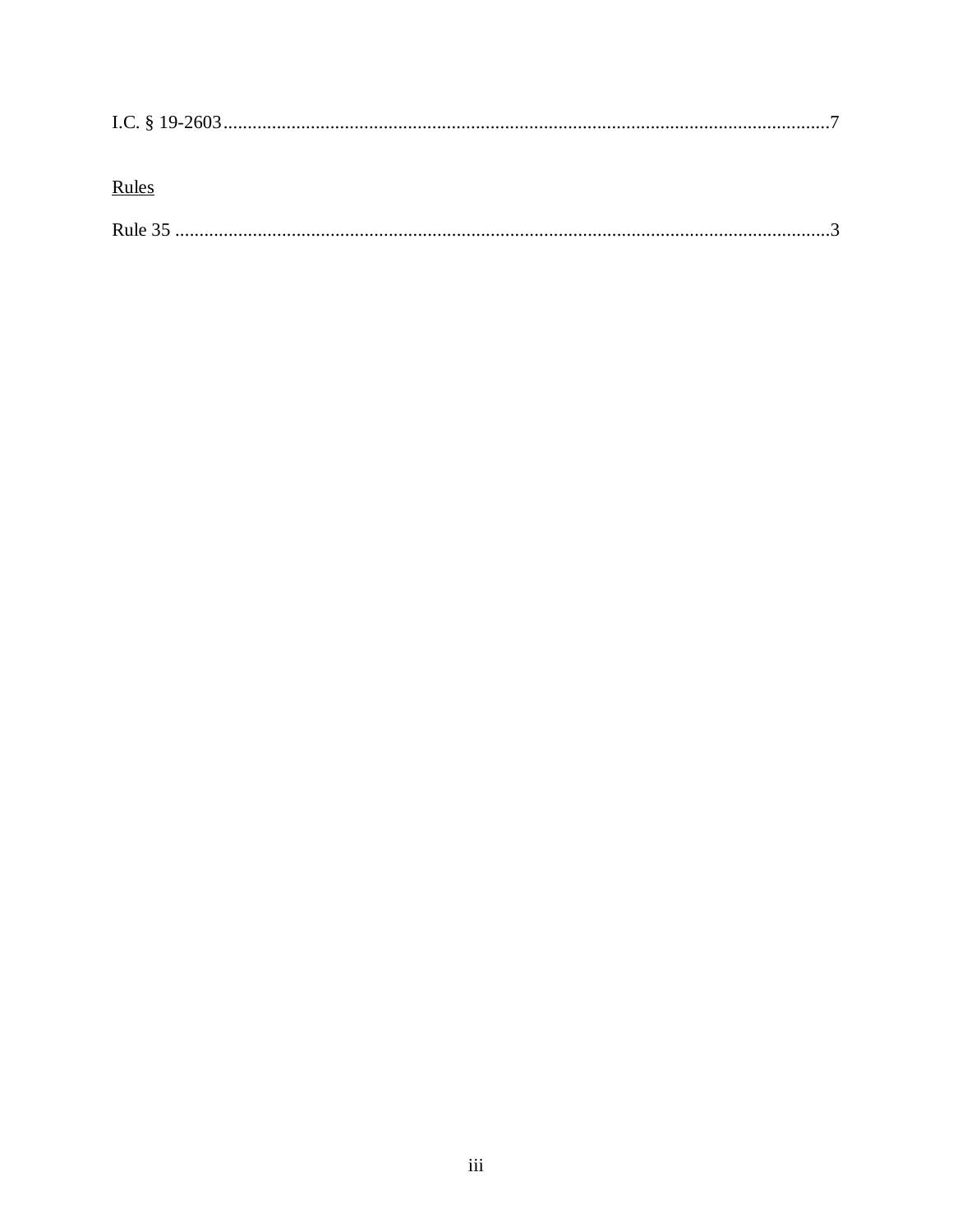#### STATEMENT OF THE CASE

#### Nature of the Case

Jason Roy Barrett appeals from the district court's Judgment of Conviction and Commitment and the district court's Order Denying Motion for Credit for Time Served. Mr. Barrett asserts that the district court erred in denying him credit for 47 days of prejudgment incarceration accumulated while he was being held for both the case at hand and another unrelated case. At the sentencing hearing, the district court partially granted Mr. Barrett's motion for credit for time served, granting him credit for the time served between the service of the Ada County arrest warrant on September 9, 2015, and the sentencing on January 21, 2016, 135 days. Mr. Barrett later made an additional request for credit for time served asserting that he should also be given credit from the time a hold was placed upon him, 47 days prior to the service of the warrant. The Ada County hold was served on Mr. Barrett on July 24, 2015. Therefore, Mr. Barrett was in custody, on this case, for an additional 47 days, from July 24, 2015 until September 9, 2015. Mr. Barrett argues that the plain language of Idaho's credit for time served statute mandates credit for his prejudgment, concurrent incarceration because he had an Ada County hold during his unrelated incarceration. As such, he asserts that he is owed an additional 47 days of credit for time served.

 Additionally, Mr. Barrett asserts that the district court abused its discretion when it imposed an excessive sentence without giving proper consideration or weight to the mitigating factors present in this case.

#### Statement of the Facts and Course of Proceedings

On October 19, 2015, an Information was filed charging Mr. Barrett with possession of a controlled substance with the intent to deliver (methamphetamine), possession of a controlled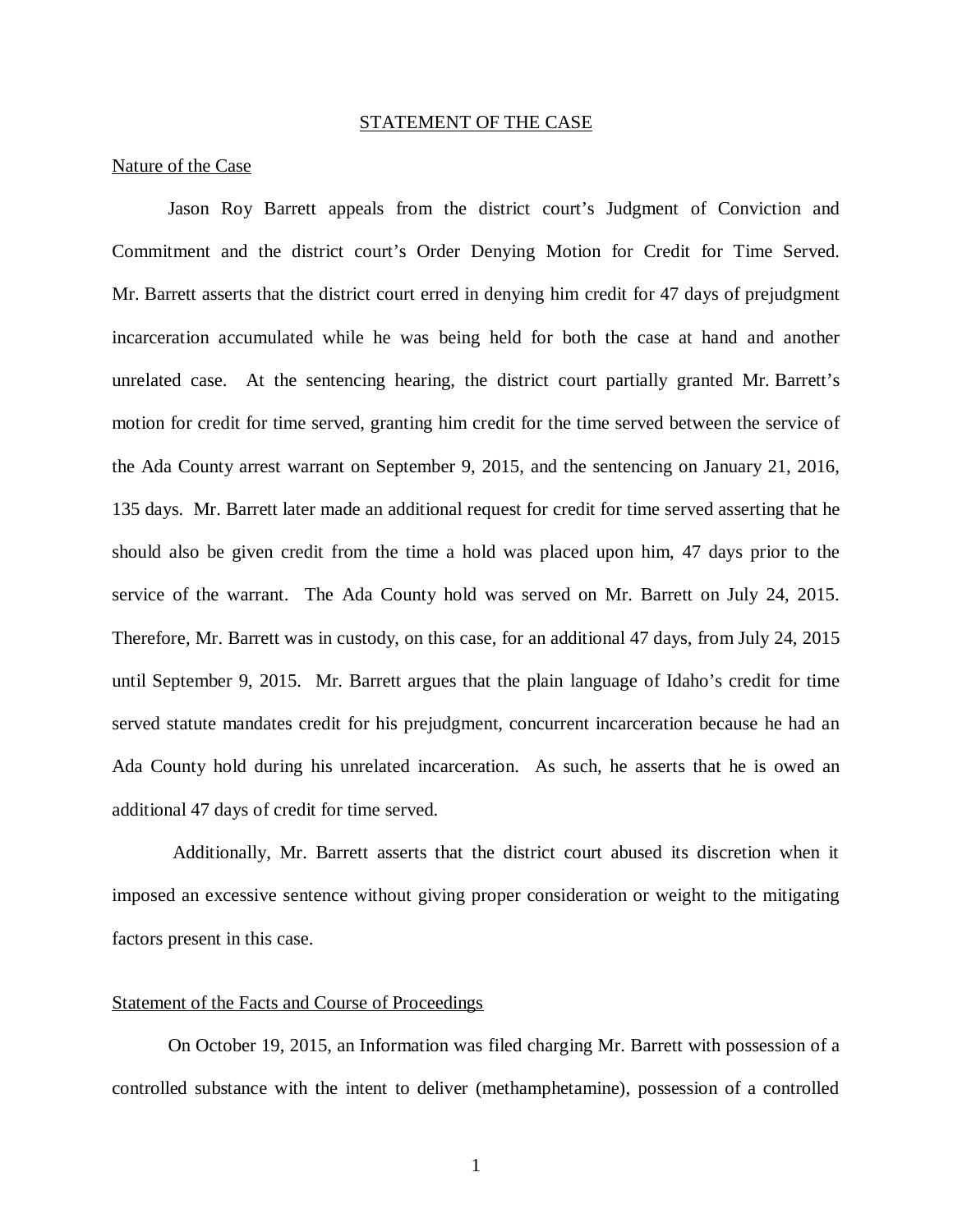substance (marijuana), possession of drug paraphernalia, and resisting or obstructing officers. (R., pp.62-63.) The charges were the result of the events that transpired when officers attempted to arrest Mr. Barrett pursuant to an arrest warrant.  $(PSI, p.4.)$ <sup>[1](#page-6-0)</sup> He attempted to flee, a taser was deployed, and Mr. Barrett fell to ground injuring himself. (PSI, p.4.) When he fell to the ground, several illegal items fell from his pockets. (PSI, p.4.)

Mr. Barrett entered into a plea agreement where he agreed to enter a guilty plea to the possession of a controlled substance with the intent to deliver charge and the remaining charges were dismissed. (R., pp.72, 88.) At the sentencing hearing, the prosecution recommended a unified sentence of ten years, with three and one-half years fixed. (Tr., p.29, Ls.5-7.) Defense counsel requested that Mr. Barrett be provided an opportunity for immediate treatment by allowing him to participate in a retained jurisdiction or, if the district court would not retain jurisdiction, imposition of a unified eight year sentence, with two and one-half years fixed. (Tr., p.31, L.21 p.32, L.2.) The district court imposed a unified sentence of ten years, with three and one-half years fixed. (R., pp.87-90.)

During the sentencing hearing, Mr. Barrett requested that he be given credit for time served from the service of the Hold Notice Request or Detainer for Ada County Warrant, served on July 24, 205. (Tr, p.40, L.12-19; Defendant's Ex. 1.) The State objected. (Tr., p.41, L.1 – p.43, L.1.) The district court denied credit from the date of the service of the Hold Notice Request, but awarded credit from the date the warrant was served, September 9, 2015, for a total of 135 days. (Tr., p.43, L.24 – p.44, L.2; R., pp.25-26, 88.)

<span id="page-6-0"></span><sup>&</sup>lt;sup>1</sup> For ease of reference, the electronic file containing the Presentence Investigation Report and attachments will be cited as "PSI" and referenced pages will correspond with the electronic page numbers contained in this file.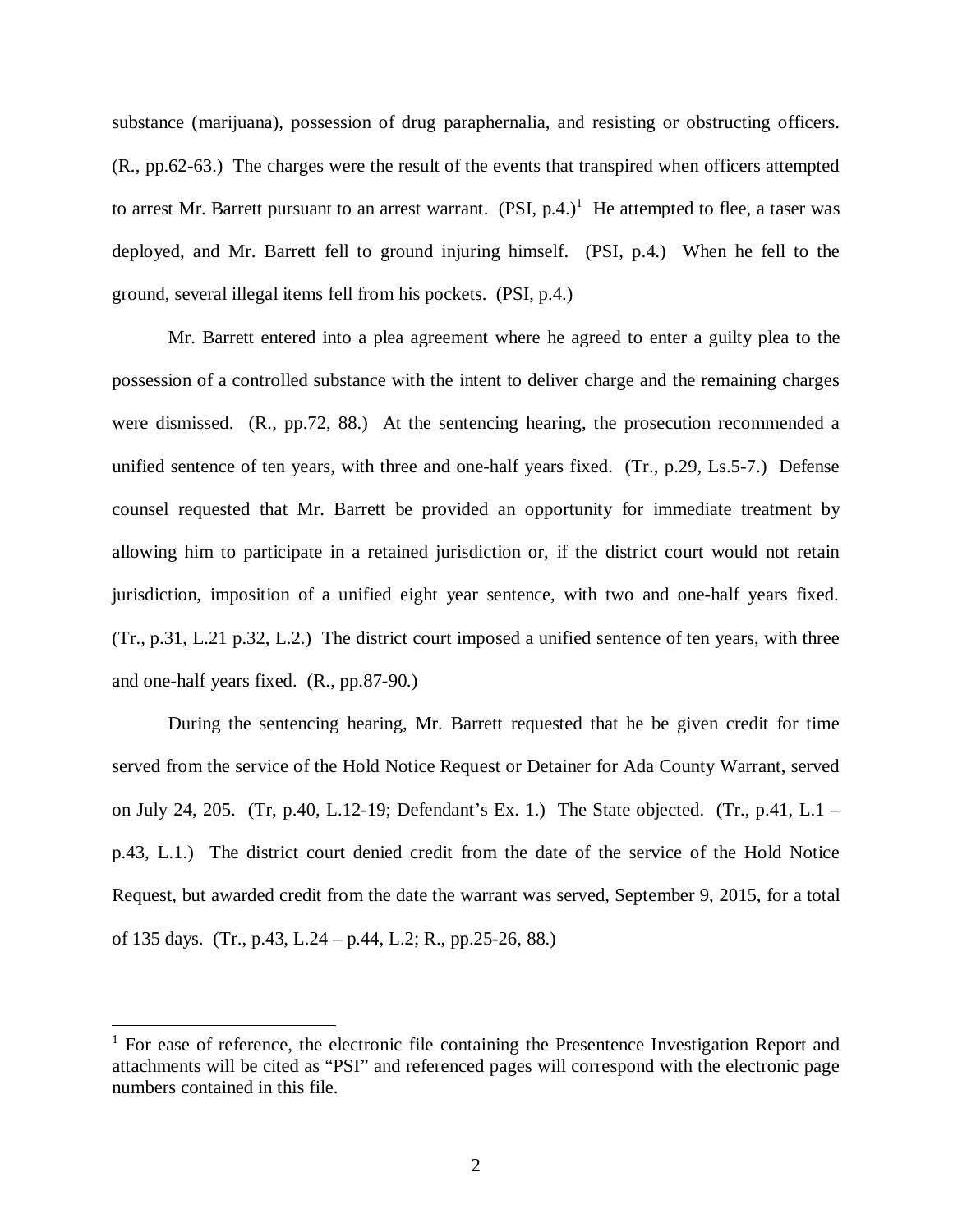Mr. Barrett filed a Notice of Appeal timely from the district court's Judgment of Conviction and Commitment. (R., pp.96-97.) He also filed a timely Rule 35 motion that was denied.<sup>[2](#page-7-0)</sup> (R., pp.86, 103-104.)

Several months later, Mr. Barrett filed a Motion for Credit for Time Served noting that when he "was served with the Hold Notice Request for the instant offense he was incarcerated 'for the offense … for which the judgment was entered.' I.C. § 18-309." (Augmentation: Motion for Credit for Time Served,  $p.6$ .)<sup>[3](#page-7-1)</sup> The district court denied the request for additional credit for time served. (Augmentation: Order Denying Motion for Credit for Time Served.)

<span id="page-7-0"></span> $2$  The denial of the Rule 35 motion will not be addressed on appeal because no new or additional information was provided as is required by *State v. Huffman*, 144 Idaho 201, 203 (2007).

<span id="page-7-1"></span><sup>&</sup>lt;sup>3</sup> A Motion to Augment was filed contemporaneously with this Appellant's Brief. The motion included a request to augment the Motion for Credit for Time Served and the Order Denying Motion for Credit for Time Served.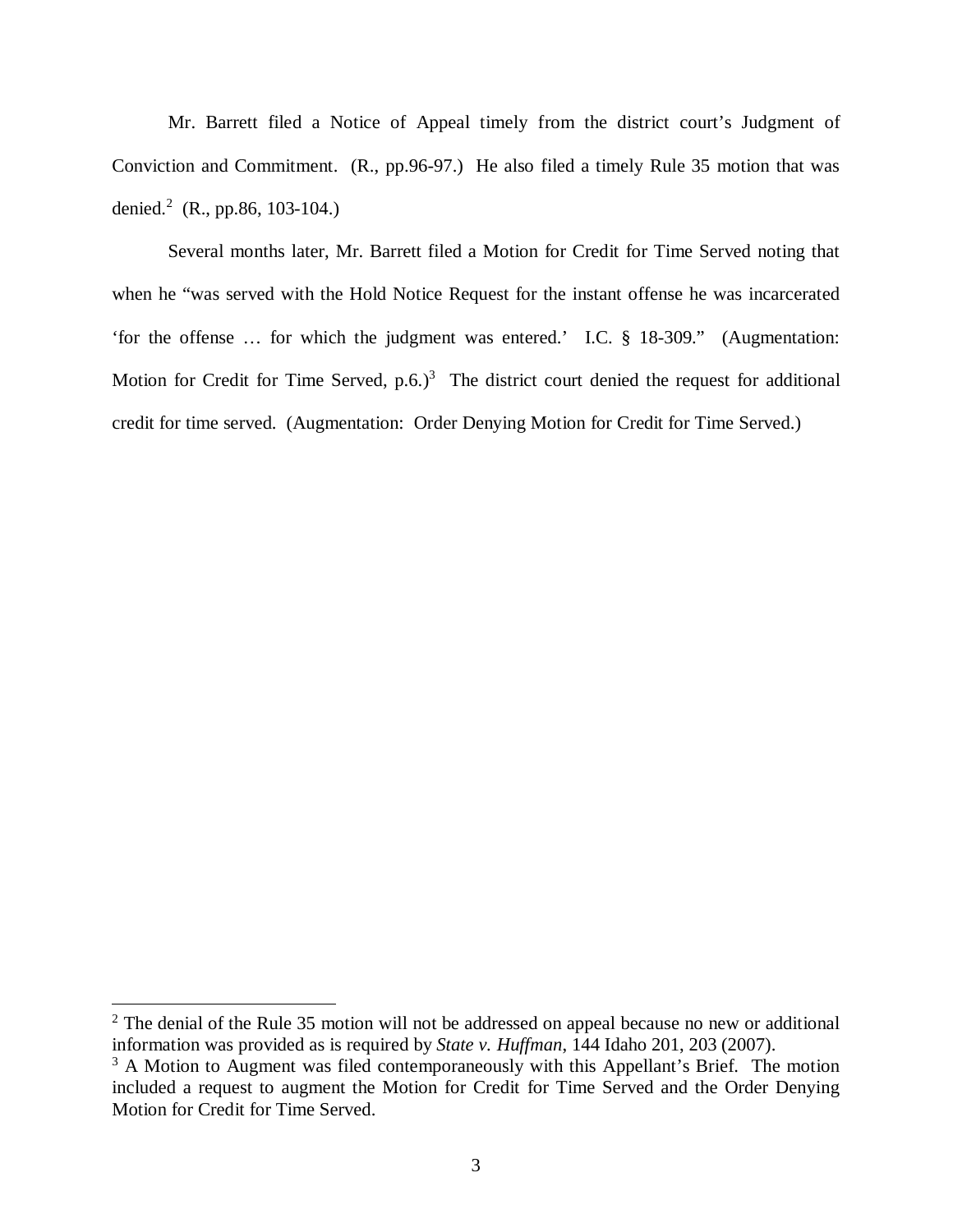# **ISSUES**

- I. Did the district court err when it denied Mr. Barrett's motion for credit for time served?
- II. Did the district court abuse its discretion when it imposed, upon Mr. Barrett, a unified sentence of ten years, with three and one-half years fixed, following his plea of guilty to possession of a controlled substance with intent to deliver?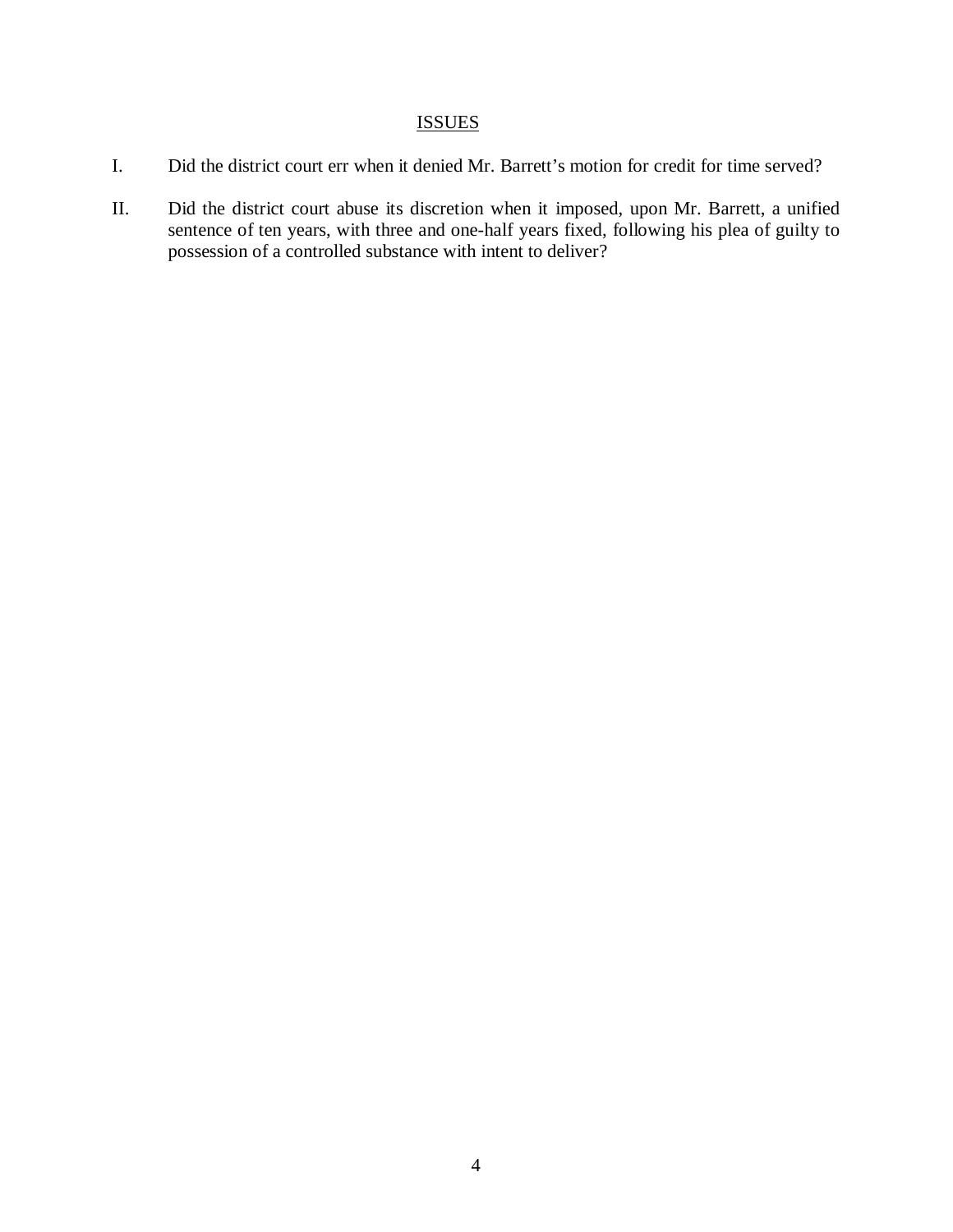#### ARGUMENT

#### I.

#### The District Court Erred When It Denied Mr. Barrett's Motion For Credit For Time Served

#### A. Introduction

Mr. Barrett asserts that the district court erred when it denied his request for credit for time served. Mr. Barrett is entitled to credit for pre-judgment incarceration for all of the time he was held in conjunction with the charges in this case. Mr. Barrett asserts that he is owed an additional 47 days of credit for time he was being held for the charges in this case (from the service of the Hold Notice Request on July 24, 2015, to the service of the warrant on September 9, 2015) and that the district court erred in denying his motion for credit for time served. He respectfully requests that this Court order that he be given credit for time served in the amount of 47 days.

#### B. Standard Of Review

A determination as to "[w]hether the district court properly applied the law governing credit for time served is a question of law over which" appellate courts exercise free review. *State v. Covert*, 143 Idaho 169, 170 (Ct. App. 2006). On appeal, the appellate court will "defer to the district court's findings of fact, however, unless those findings are unsupported by substantial and competent evidence in the record and are therefore clearly erroneous." *Id.* The Court exercises "free review over statutory interpretation because it is a question of law." *State v. Owens*, 158 Idaho 1, 3 (2015).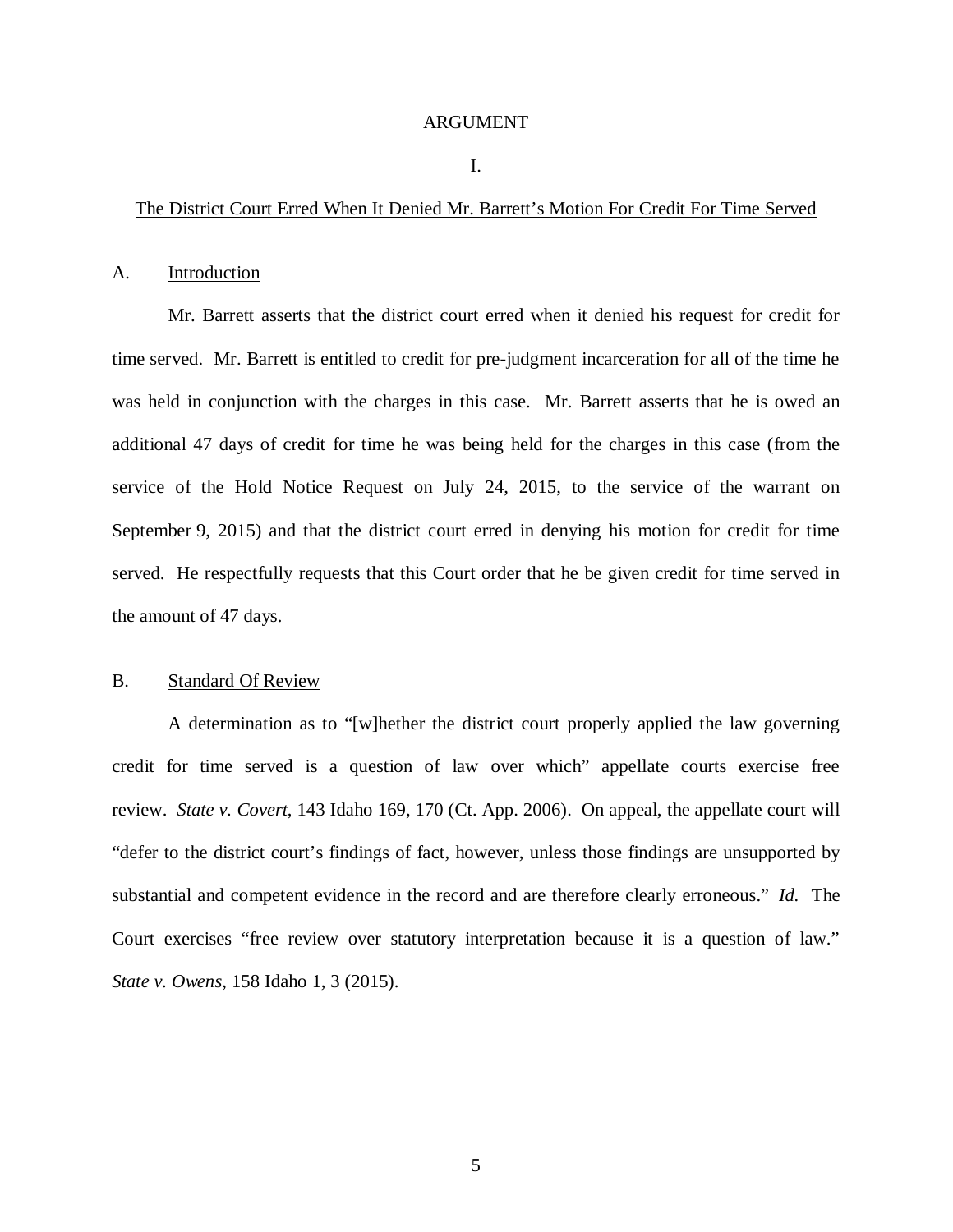## C. The District Court Erred When It Denied Mr. Barrett's Request For Credit For Time Served

The Idaho Criminal Rules specifically provide that a defendant may file a motion to correct the calculation of credit at any time. I.C.R. 35(c). Further, as the Idaho Court of Appeals has recently made clear, "the language of I.C. § 18-309 is mandatory and requires that, in sentencing a criminal defendant or (as in this case) when hearing an I.C.R. 35(c) motion for credit for time served, the court give the appropriate credit . . . ." *State v. Moore*, 156 Idaho 17, 20-21 (Ct. App. 2014). "This means that the defendant is entitled to credit for all time spent incarcerated," as defined by the statute. *Id*.

Idaho Code Section 18-309 governs when credit must be given for both pre- and postjudgment incarceration and provides, in relevant part:

(1) In computing the term of imprisonment, the person against whom the judgment was entered, shall receive credit in the judgment for *any* period of incarceration prior to entry of judgment, if such incarceration was *for the offense* or an included offense for which the judgment was entered. . . .

I.C. § 18-309(1) (emphasis added). The language of I.C. § 18-309 entitles a defendant to credit for "any period of incarceration" and notably does not base credit on any factor other than actual incarceration.

The plain language of I.C. § 18-309(1) is unambiguous. *State v. Owens,* 158 Idaho 1, 4 (2015). "Statutory interpretation begins with the statute's plain language." *Id.* at 3. The Court "considers the statute as a whole, and gives words their plain, usual, and ordinary meanings." *Id.* "When the statute's language is unambiguous, the legislature's clearly expressed intent must be given effect, and [the Court does] not need to go beyond the statute's plain language to consider other rules of statutory construction." *Id.* This case involves the interpretation of the second phrase of I.C. § 18-309(1): "if such incarceration was for the offense or an included offense for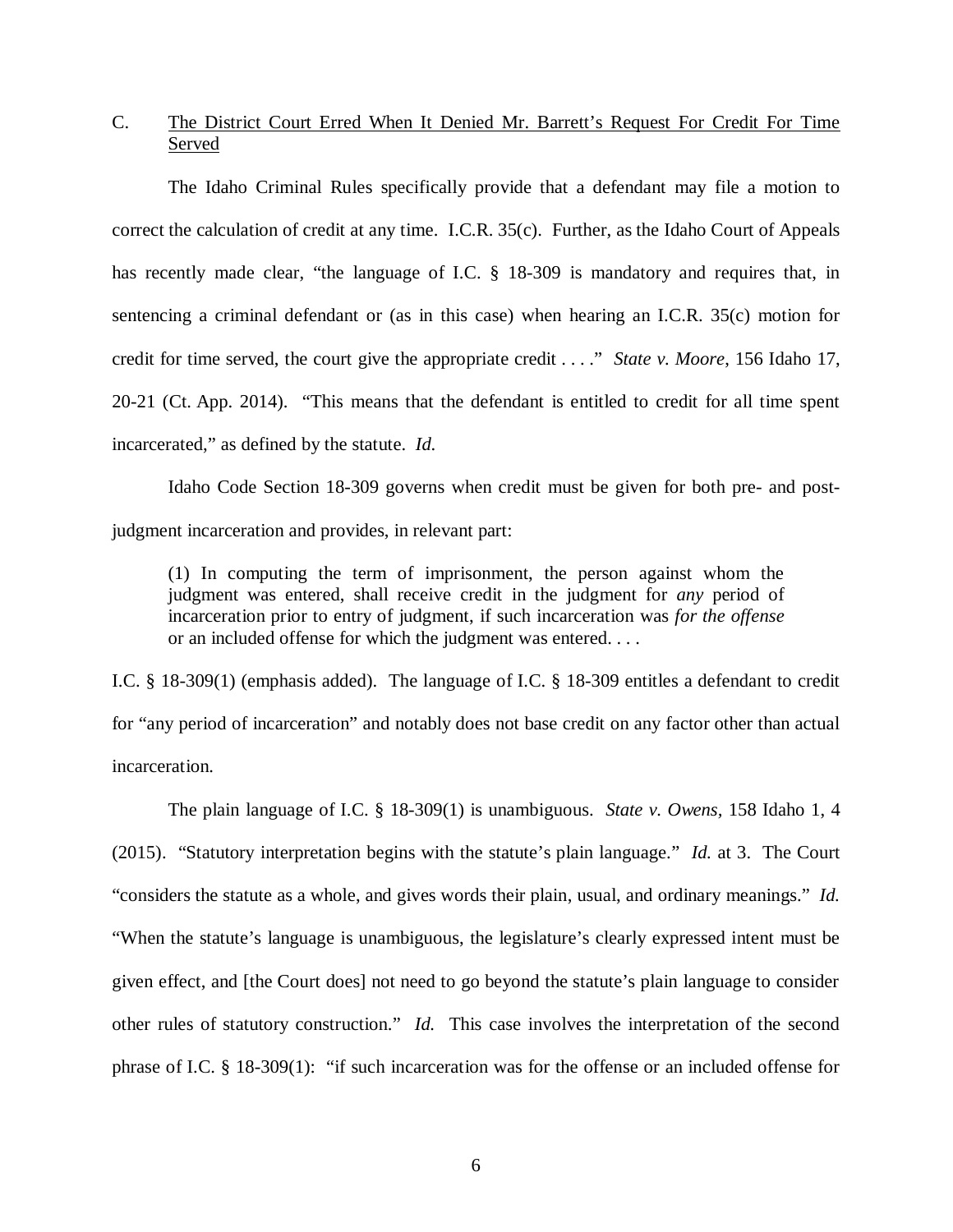which the judgment was entered." I.C. § 18-309(1). Examining the plain language of this second phrase, it is clear that I.C. § 18-309 mandates credit for prejudgment time served for an offense regardless of any concurrent incarceration for other offenses or cases.

The language of I.C. § 18-309 can be compared to I.C. § 19-2603, which governs the determination of credit for time served following a probation violation and provides:

The defendant shall receive credit for time *served from the date of service of a bench warrant* issued by the court after a finding of probable cause to believe the defendant has violated a condition of probation, for any time served following an arrest of the defendant pursuant to section 20-227, Idaho Code, and for any time served as a condition of probation under the withheld judgment or suspended sentence.

I.C. § 19-2603 (emphasis added). "Under the plain terms I.C. § 19-2603, a defendant is entitled to credit for time served from service of a bench warrant for a probation violation." *State v. Bitkoff*, 157 Idaho 410, 413 (Ct. App. 2014). Clearly the Idaho Legislature was aware of how to craft language limiting credit for time served from the date of service of a warrant, but, in drafting this statute, I.C. § 18-309, it chose not to limit the credit in such a manner.

In *State v. Brand*, the Idaho Supreme Court recently decided the issue of whether a defendant is entitled to credit for time served when the defendant is being held on charges from more than one county. *State v. Brand*, No. 44221, 2017 WL 2350303, at \*3 (Idaho May 31, 2017). In *Brand*, the Court held that, in determining whether the defendant is entitled to credit, a two-part test is applied, "first, the defendant must have been incarcerated during the intervening period from when the arrest warrant was served and the judgment of conviction was entered; and second, putting aside any alternative reason for the defendant's incarceration, the relevant offense must be one that provides a basis for the defendant's incarceration." *Id.*

That is, the plain language of the statute does not limit entitlement to credit to only apply in those circumstances where a warrant is served, but mandates credit for "*any* period of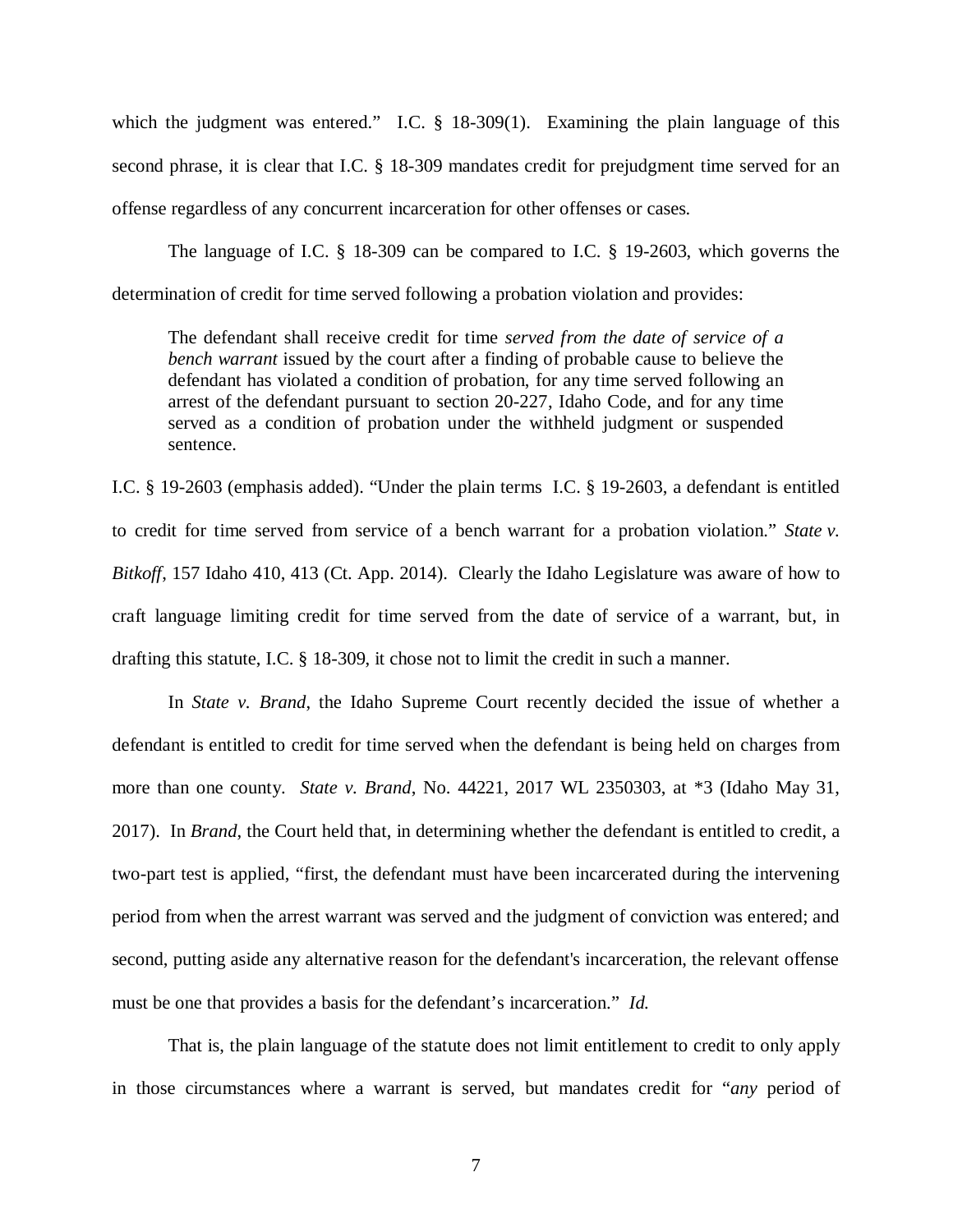incarceration." I.C. § 18-309 (emphasis added). It provides that a defendant is entitled to credit where "such incarceration was for the offense or an included offense for which the judgment was entered," and does not require the service of a warrant before a defendant can be deemed incarcerated for the offense. I.C. § 18-309; *State v. Owens*, 158 Idaho 1, 4 (2015) (holding that "Idaho Code section 18-309's language plainly gives credit for prejudgment time in custody against each count's sentence", and "does not limit that credit in any way").

The analysis in *Brand* comports with the award of credit to a defendant in Mr. Barrett's situation:

Put another way, section 18-309 entitles Brand and Nall to credit for time served "as long as [their] prejudgment jail time was for 'the offense' [they were] convicted of and sentenced for[.]" *Owens*, 158 Idaho at 4, 343 P.3d at 33. Aside from that requirement, the statute "does not limit that credit in any way." *Id.* Section 18-309 does not limit credit for time served only if, for example, the offense for which the defendant is jailed is that which caused the defendant's initial deprivation of liberty. Rather, section 18-309 applies to all offenses that provide a basis for the defendant's incarceration. It is irrelevant if the defendant's incarceration rests on several, unrelated offenses, as the fact remains that each offense provides a basis for the defendant's incarceration.

*Brand*, 2017 WL 2350303, at \*3.

In the case at hand, a warrant was issued on June 8, 2015. (R., pp.25-24.) On July 20, 2015, an email was sent to IDOC with the subject line "Barrett, Jason Ray Detainer for Ada Warrant please and thanks." (Defendant's Ex. 1.) Attached was a Hold Notice Request stating that Mr. Barrett was wanted by Ada County Sheriff's Office for "CR-FE-2015-0008160 Manufacture/Deliver Control Subst, Possess Scheduled Drug, Possess Drug Paraphernalia, Resisting Officer." (Defendant's Ex. 1.) This Hold Notice Request was served on Mr. Barrett on July 24, 2015. (Defendant's Ex. 1.) However, the warrant was not served until September 9, 2015. (R., pp.25-26.)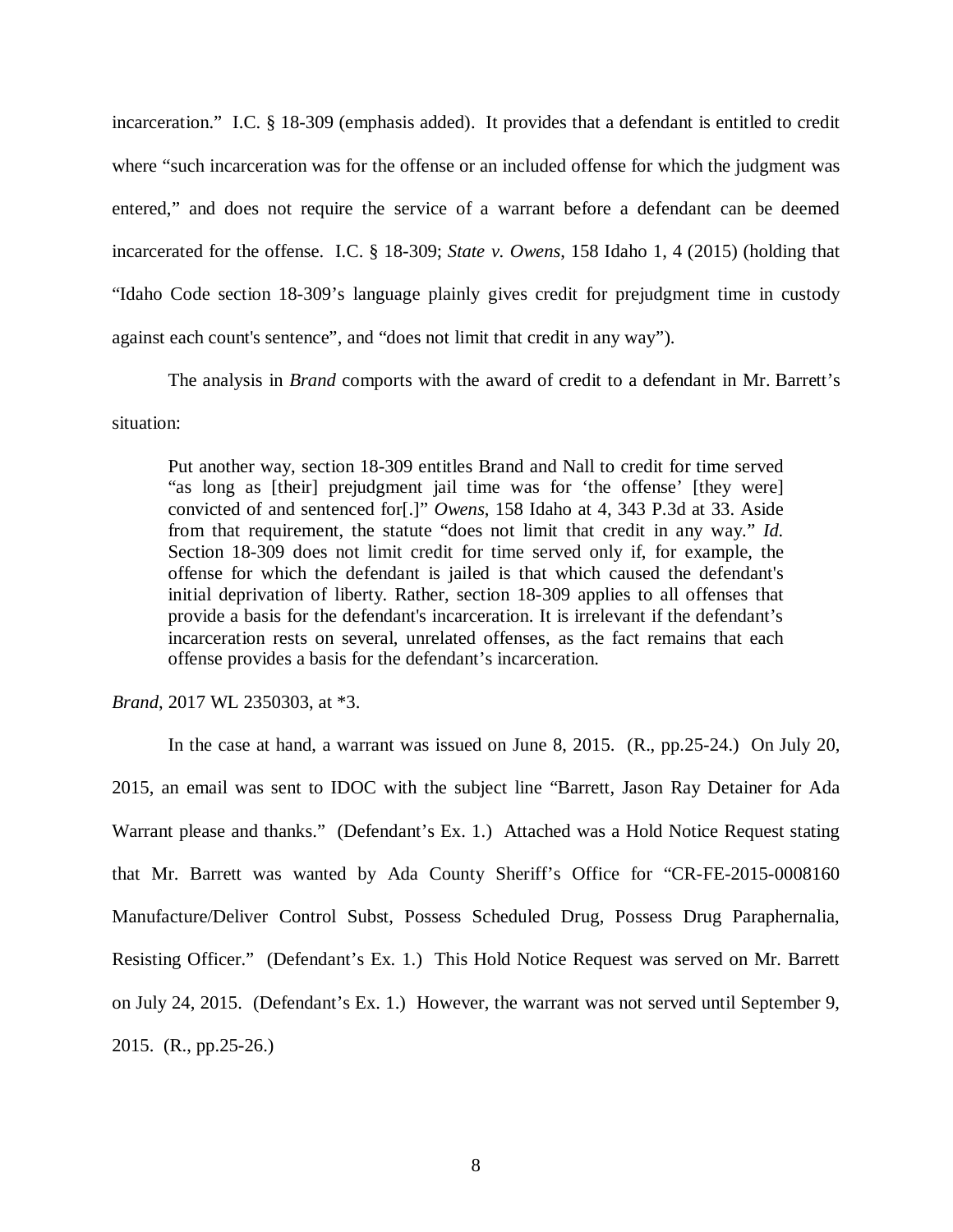At the sentencing hearing, Mr. Barrett requested credit for time served from the service of the Hold Notice Request. (Tr., p.40, Ls.12-19; Defendant's Ex. 1.) Following the State's objection to the request for credit for time served, defense counsel noted that he needed to complete further research and would file a follow-up motion at a later date, if he believed it was necessary. (Tr., p.43, Ls.6-10.) The district court, partially granted the request for credit for time served, awarding credit from the date the warrant was served, September 9, 2015, through the date of sentencing, January 21, 2016, a total of 135 days. (Tr., p.43, L.24 – p.44, L.2; R., pp.25-26, 88.)

Several months later, the issue was again presented to the district court when Mr. Barrett filed a Motion for Credit for Time Served noting that when he "was served with the Hold Notice Request for the instant offense he was incarcerated 'for the offense … for which the judgment was entered.' I.C. § 18-309." (Augmentation: Motion for Credit for Time Served, p.6.) Although it was clear that Mr. Barrett was requesting credit for the time served after being served with the Hold Notice Request on July 24, 2015, the district court found that it was unclear what additional time was being sought and erroneously noted that Mr. Barrett "asserts he was in custody since May 15, 2015. However, it appears Defendant was in custody for a probation violation." (Augmentation: Order Denying Motion for Credit for Time Served, p.2.) Ultimately, the district court denied the request for additional credit for time served. (Augmentation: Order Denying Motion for Credit for Time Served.)

Mr. Barrett acknowledges that he was in custody, for unrelated charges, at the time the Hold Notice Request was served on him. However, he asserts that as soon as the Hold Notice Request was served, he was also incarcerated for the offense at hand. The district court's denial of the request for credit for time served was error. The logical extension of the analysis in *Brand*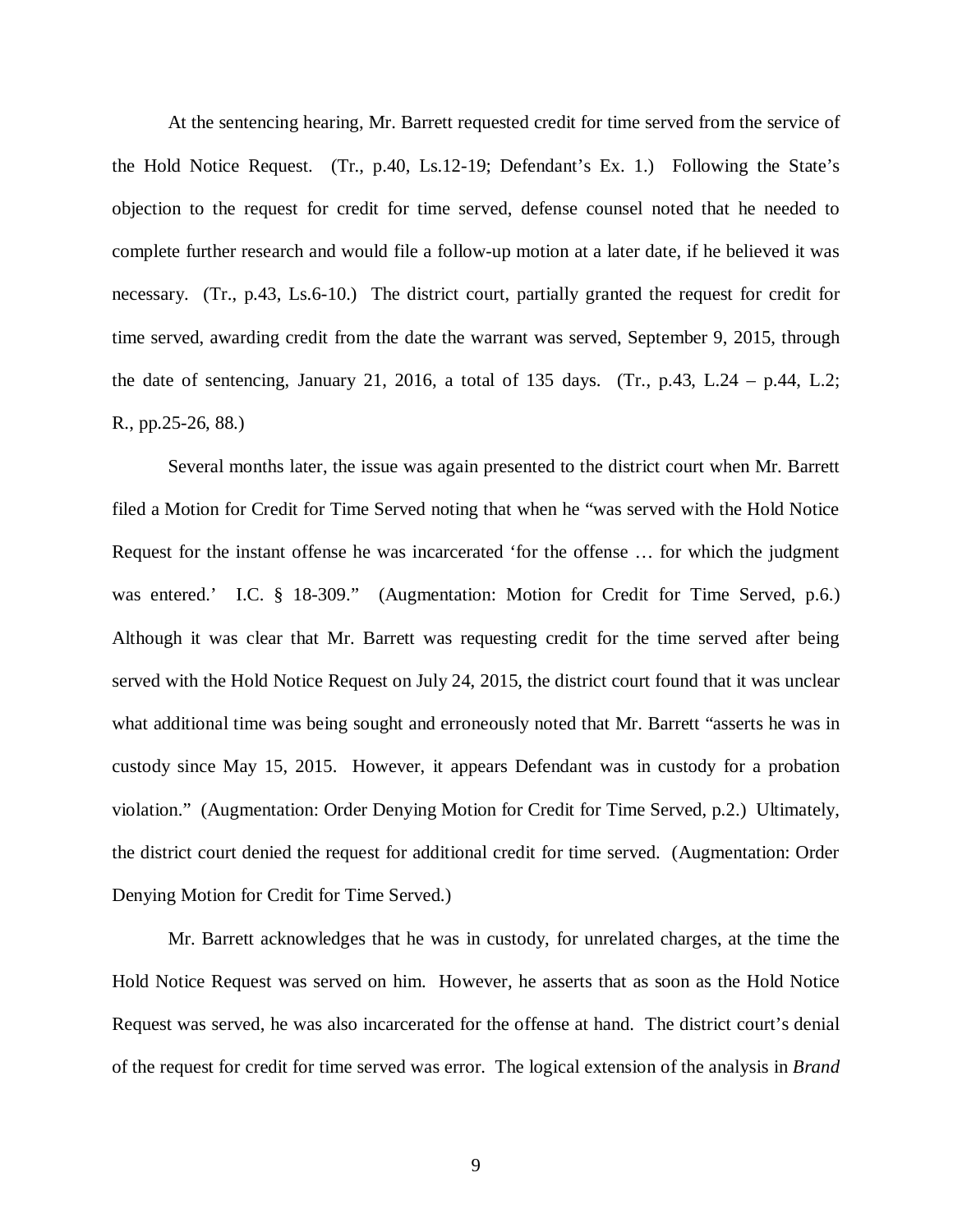provides for awards of credit for time served to a defendant held on other charges in situations like Mr. Barrett's.<sup>[4](#page-14-0)</sup> Once Ada County placed on a hold on Mr. Barrett, he was being held on the Ada County charges. As a result, he was entitled to additional credit from the date of service of the Hold Notice Request (July 24, 2015) to the service of the warrant (September 9, 2015) and, as already provided by the district court, the time from that date until his sentencing. Therefore, the district court erred in denying Mr. Barrett's Motion for Credit for Time Served as he is entitled to 47 additional days of credit for time served.

II.

### The District Court Abused Its Discretion When It Imposed, Upon Mr. Barrett, A Unified Sentence Of Ten Years, With Three And One-Half Years Fixed, Following His Plea Of Guilty To Possession Of A Controlled Substance With Intent To Deliver

Mr. Barrett asserts that, given any view of the facts, his unified sentence of ten years, with three and one-half years fixed, is excessive. Where a defendant contends that the sentencing court imposed an excessively harsh sentence, the appellate court will conduct an independent review of the record giving consideration to the nature of the offense, the character of the offender, and the protection of the public interest. *See State v. Reinke*, 103 Idaho 771 (Ct. App. 1982).

The Idaho Supreme Court has held that, "'[w]here a sentence is within statutory limits, an appellant has the burden of showing a clear abuse of discretion on the part of the court imposing the sentence.'" *State v. Jackson*, 130 Idaho 293, 294 (1997) (quoting *State v. Cotton*, 100 Idaho

<span id="page-14-0"></span><sup>&</sup>lt;sup>4</sup> Admittedly, the district court did not have the benefit of the Idaho Supreme Court's decision in *Brand* when it denied Mr. Barrett's motion for credit for time served; however, in light of the Court's clarification on the entry of credit for time served when a defendant is incarcerated on charges from multiple counties, Mr. Barrett asks the Court to reverse the district court's decision denying him credit.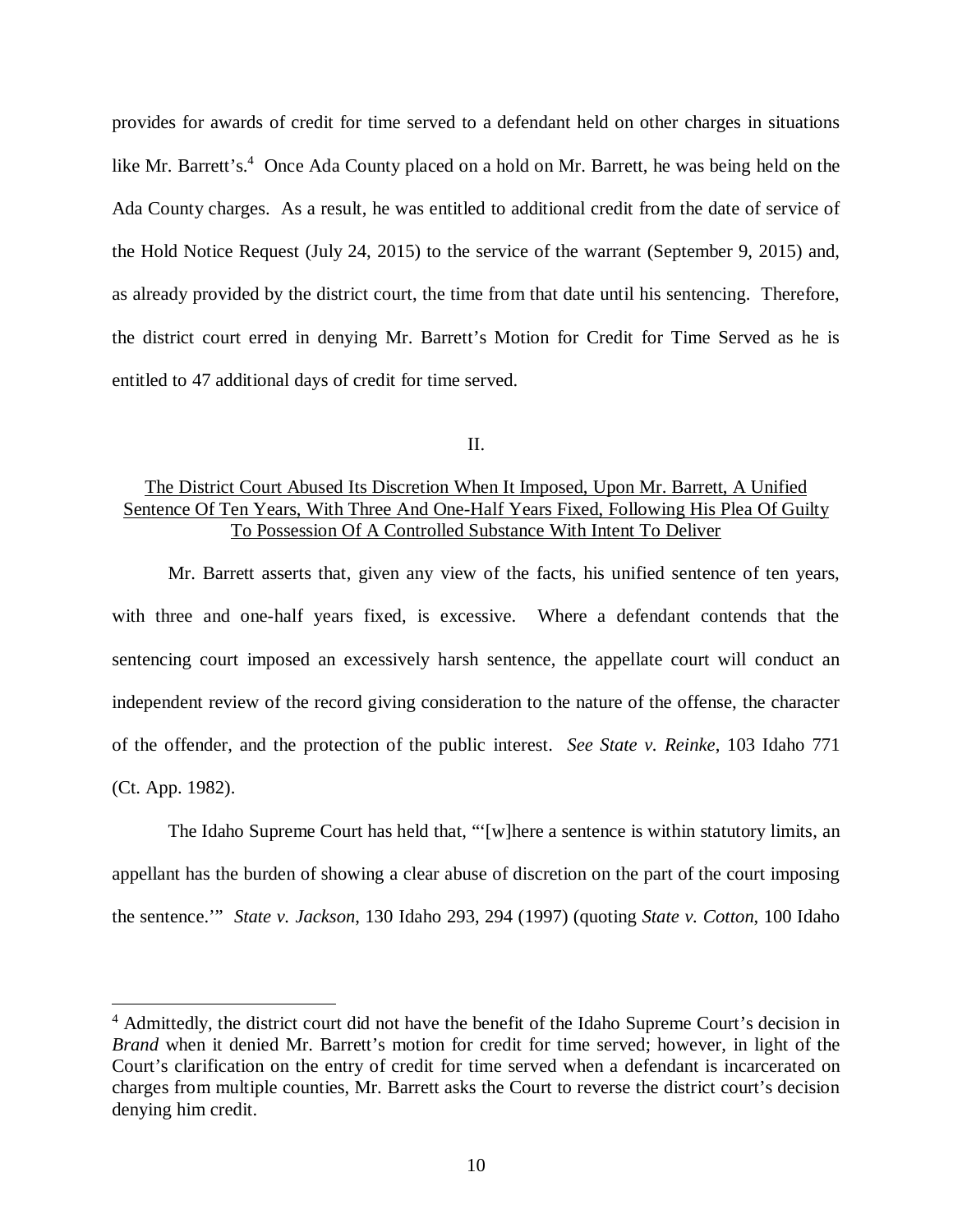573, 577 (1979)). Mr. Barrett does not allege that his sentence exceeds the statutory maximum. Accordingly, in order to show an abuse of discretion, Mr. Barrett must show that in light of the governing criteria, the sentence was excessive considering any view of the facts. *Id*. (citing *State v. Broadhead*, 120 Idaho 141, 145 (1991), *overruled on other grounds by State v. Brown*, 121 Idaho 385 (1992)). The governing criteria or objectives of criminal punishment are: (1) protection of society; (2) deterrence of the individual and the public generally; (3) the possibility of rehabilitation; and (4) punishment or retribution for wrongdoing. *Id*. (quoting *State v. Wolfe*, 99 Idaho 382, 384 (1978), *overruled on other grounds by State v. Coassolo,* 136 Idaho 138 (2001)).

Appellate courts use a three-part test for determining whether a district court abused its discretion: (1) whether the court correctly perceived that the issue was one of discretion; (2) whether the court acted within the outer boundaries of its discretion and consistently with the legal standards applicable to the specific choices available to it; and (3) whether it reached its decision by an exercise of reason. *State v. Stevens*, 146 Idaho 139, 143 (2008) (citing *[Sun Valley](https://a.next.westlaw.com/Link/Document/FullText?findType=Y&serNum=1991020453&pubNum=661&originatingDoc=Ib1fc665a58e011ddbc7bf97f340af743&refType=RP&fi=co_pp_sp_661_1000&originationContext=document&transitionType=DocumentItem&contextData=(sc.Folder*cid.e4ef799cd44b4f4184ec493464b042f9*oc.Search)#co_pp_sp_661_1000) [Shopping Ctr., Inc. v. Idaho Power Co.,](https://a.next.westlaw.com/Link/Document/FullText?findType=Y&serNum=1991020453&pubNum=661&originatingDoc=Ib1fc665a58e011ddbc7bf97f340af743&refType=RP&fi=co_pp_sp_661_1000&originationContext=document&transitionType=DocumentItem&contextData=(sc.Folder*cid.e4ef799cd44b4f4184ec493464b042f9*oc.Search)#co_pp_sp_661_1000)* 119 Idaho 87, 94 (1991)).

Mr. Barrett asserts that the district court failed to give proper weight and consideration to the mitigating factors that exist in his case and, as a result, did not reach its decision by an exercise of reason. Specifically, he asserts that the district court failed to give proper consideration to his admitted substance abuse problem and desire for treatment. Idaho courts have previously recognized that substance abuse and a desire for treatment should be considered as a mitigating factor by the district court when that court imposes sentence. *State v. Nice*, 103 Idaho 89 (1982).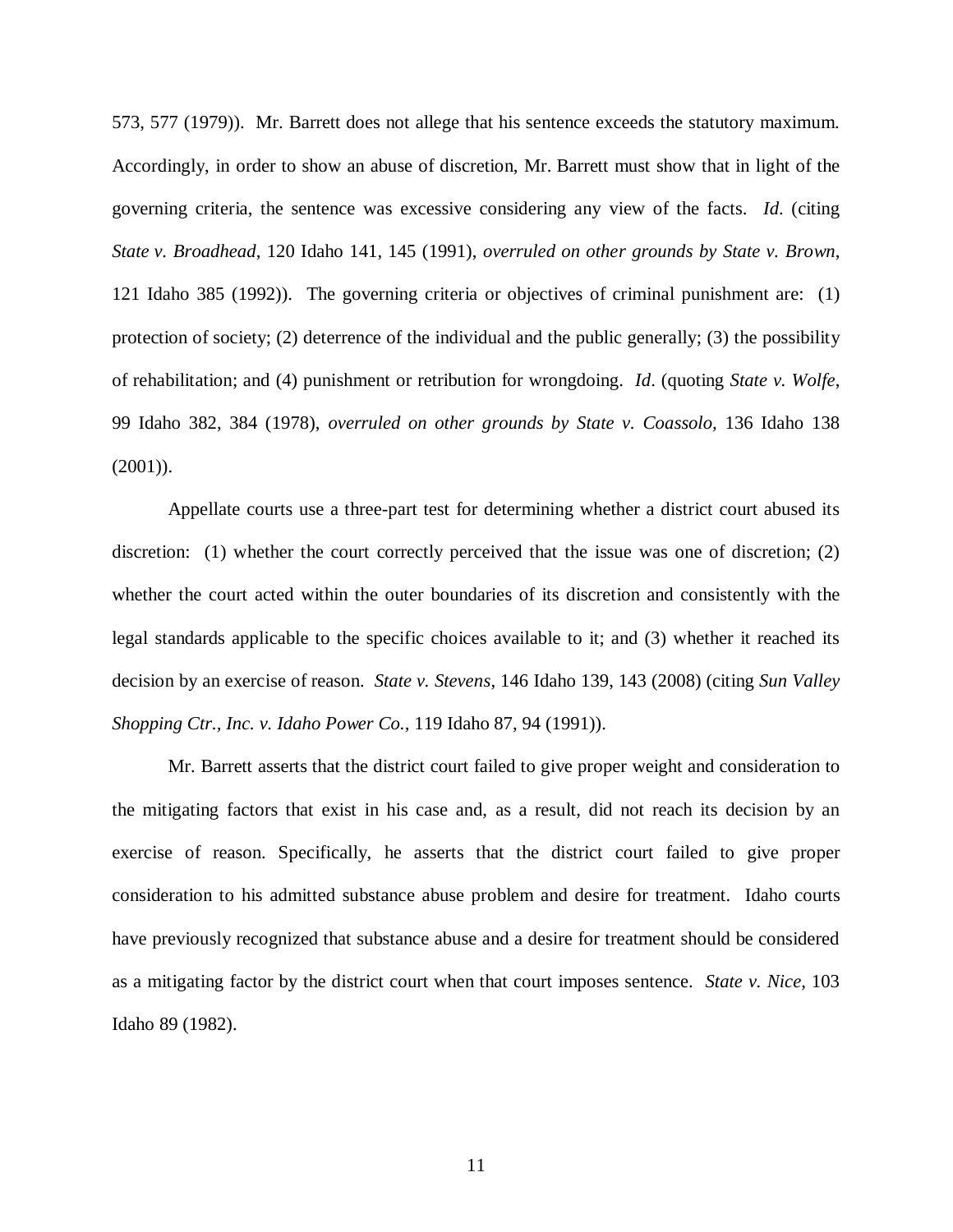Mr. Barrett began using heroin, methamphetamine, and marijuana in his teenage years. (PSI, pp.23-24.) In late 2014, Mr. Barrett said he became completely overwhelmed, relapsed, and was "using everything to quiet the war in my head." (PSI, p.24.) At the time of his arrest, he was using methamphetamine, heroin, marijuana, and bath salts on a daily basis. (PSI, p.24.) At this time, his drugs of choice were heroin and bath salts. (PSI, p.24.) Mr. Barrett was diagnosed as suffering from Amphetamine Dependence with Physiological Symptoms - In a Controlled Environment, Opioid Dependence with Physiological Symptoms - In a Controlled Environment, and Other (Bath Salts) Substance Dependence with Physiological Symptoms – In a Controlled Environment. (PSI, pp.27, 62.) It was recommended that he participate in Level 2.1 Intensive Outpatient Treatment. (PSI, pp.28, 71.) He has expressed a desire to participate in further treatment and even applied to a treatment provider. (PSI, pp.24, 26, 36.)

Idaho courts have previously recognized that Idaho Code § 19-2523 requires the trial court to consider a defendant's mental illness as a sentencing factor. *Hollon v. State*, 132 Idaho 573, 581 (1999). Mr. Barrett has been previously diagnosed with depression. (PSI, p.22.) At the time the PSI was completed, he was taking Celexa and Clonidine to help with his depression symptoms. (PSI, p.22.) During a recent evaluation, he was diagnosed as suffering from Rule Out - Mood Disorder NOS, Rule Out - Generalized Anxiety Disorder, Rule Out - Posttraumatic Stress Disorder or Acute Stress Disorder or other disorder of extreme stress. (PSI, p.62.) It was recommended that he participate in counseling and continue with his medication. (PSI, p.23.)

Furthermore, in *State v. Shideler*, 103 Idaho 593, 594 (1982), the Idaho Supreme Court noted that family and friend support were factors that should be considered in the Court's decision as to what is an appropriate sentence. *Id.* Mr. Barrett has the support of his family. He has a close relationship with his mother and she is supportive of him finding sobriety. (PSI,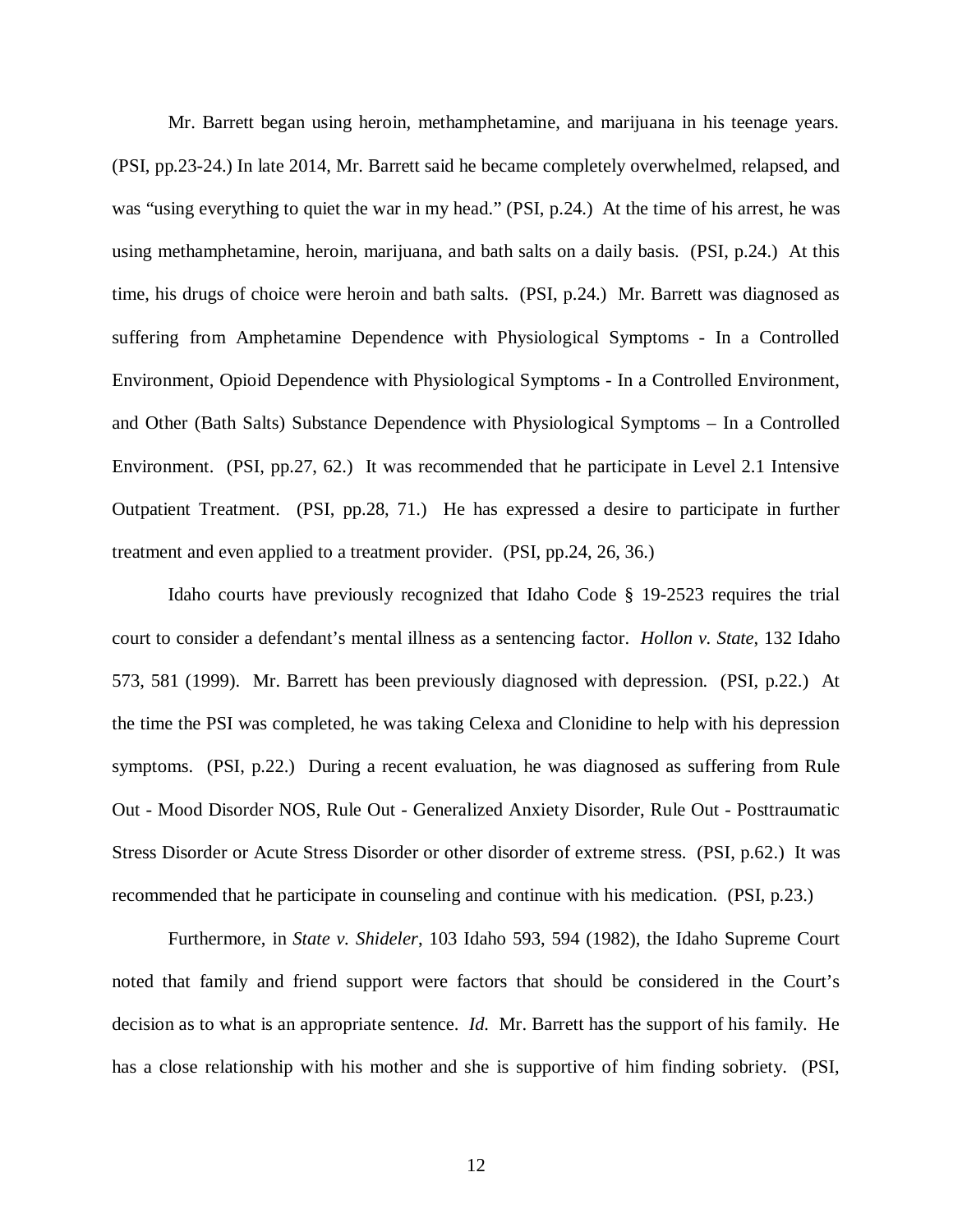p.18.) He also supplied a letter of support from Jamie Warren. (PSI, p.33.) Ms. Warren wrote that Mr. Barrett is now part of a new family that need and support him. (PSI, p.33.)

Additionally, Mr. Barrett has expressed his remorse for committing the instant offense. In *State v. Alberts*, 121 Idaho 204 (Ct. App. 1991), the Idaho Court of Appeals reduced the sentence imposed, "In light of Alberts' expression of remorse for his conduct, his recognition of his problem, his willingness to accept treatment and other positive attributes of his character." *Id.* 121 Idaho at 209. At the sentencing hearing, Mr. Barrett noted that:

I'd just like [to] apologize to the court and everybody involved in my arrest. I was brought up a better man than what my record reflects.

There was a period of time when I had about six years clean and sober. I owned a home and had a mortgage and things were going pretty good, and then the loss of my wife was – you know, I've taken a lot of programs. I wasn't prepared for that loss and ever since then, I had to deal with my drug and alcohol, my addiction. And that's not an excuse; it just the reasons why things happen the way they do.

But I understand I need to be accountable for my actions, and that's all I have. Thank you.

(Tr., p.33, Ls.7-20.)

Based upon the above mitigating factors, Mr. Barrett asserts that the district court abused its discretion by imposing an excessive sentence upon him. He asserts that had the district court properly considered his substance abuse, desire for continued treatment, mental health issues, family support, and remorse, it would have crafted a sentence that focused on his rehabilitation rather than incarceration.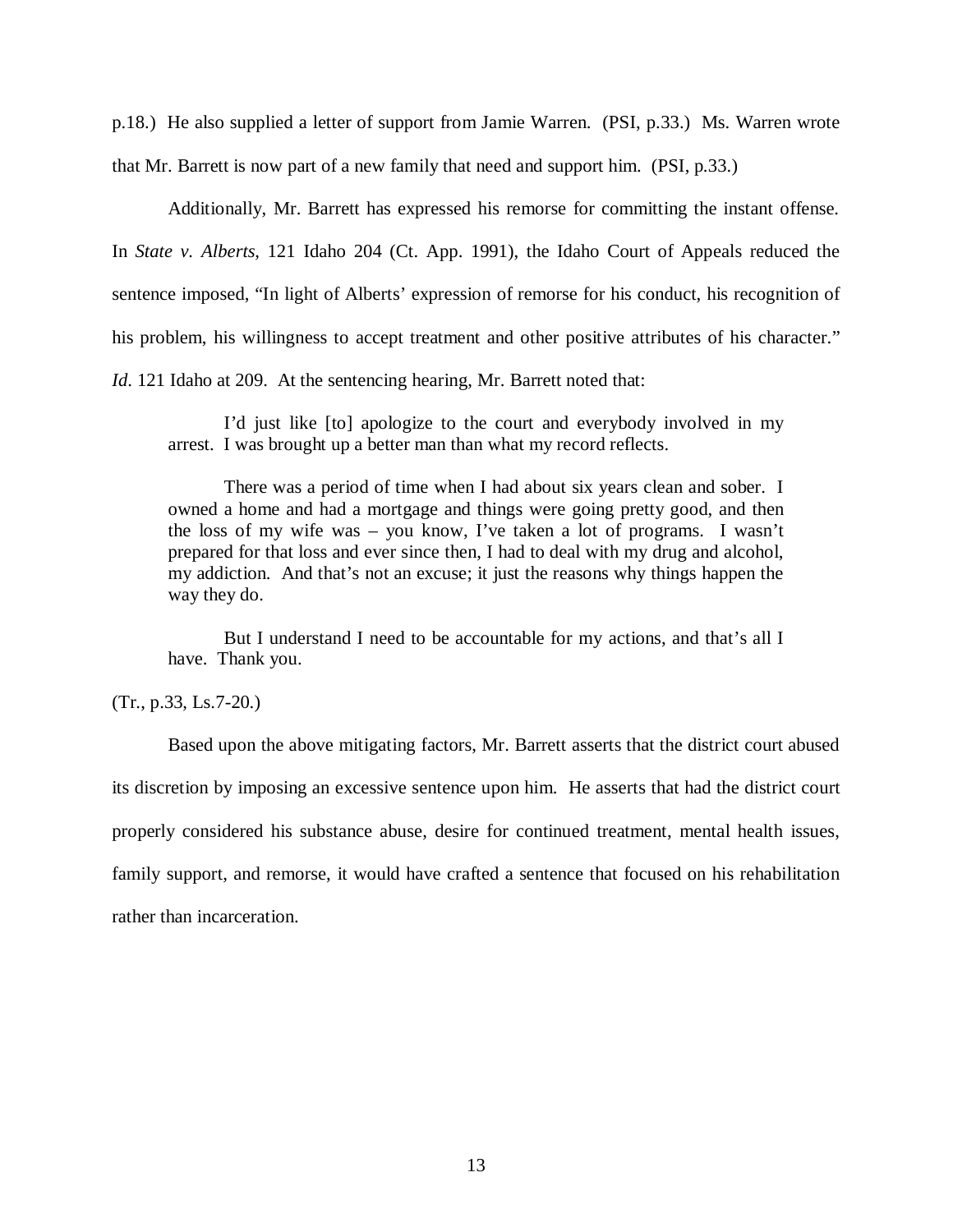### **CONCLUSION**

Mr. Barrett respectfully requests that this Court order that he be given additional credit for time served in the amount of 47 days. Additionally, he requests that this Court reduce his sentence as it deems appropriate. Alternatively, he requests that his case be remanded to the district court for a new sentencing hearing.

DATED this 27<sup>th</sup> day of July, 2017.

 $\frac{|S|}{|S|}$ 

ELIZABETH ANN ALLRED Deputy State Appellate Public Defender